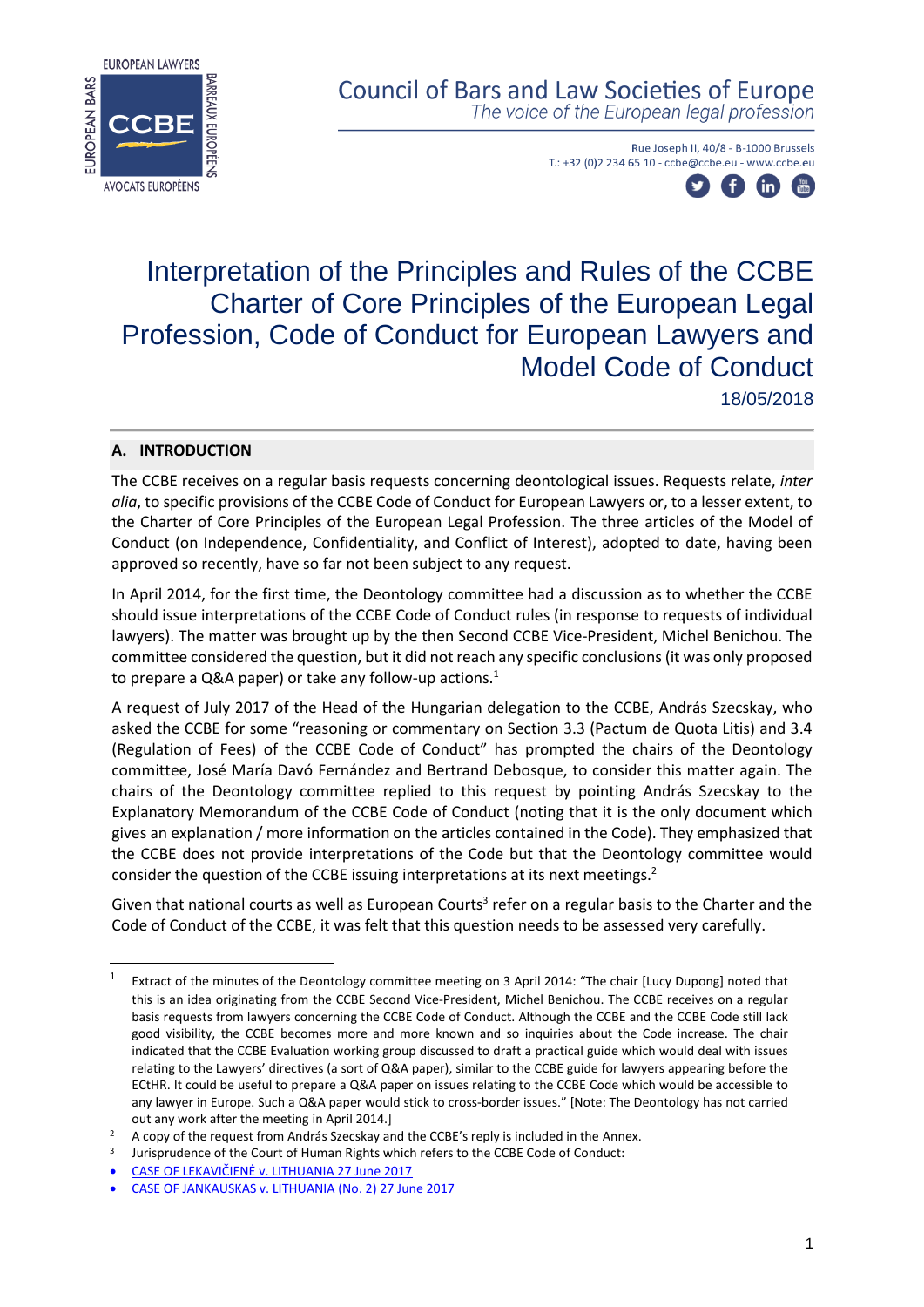#### **B. BRIEF OVERVIEW OF TYPES OF REQUESTS RECEIVED AT THE CCBE**

The Annex gives some examples of the requests received by the CCBE.

### **1) Requests come from…**

- (a) Member Bars and Law Societies of the CCBE
- (b) Regional or local Bars and Law Societies
- (c) Individual lawyers
- (d) Other

The CCBE does not keep statistics about incoming requests. The number of requests varies from year to year, although it can be estimated that the CCBE receives approx. five requests per year. A quick review showed that the majority of requests come from individual lawyers. Every now and then, individuals (non-lawyers) complain about their lawyer or the Bar / Law Society, which has not taken forward their complaint about a lawyer. Some requests come from member Bars / Law Societies of the CCBE.

# **2) Content of requests**

The CCBE receives a variety of requests relating to deontological issues. The content and complexity of requests differ from one request to another. It is important to note that not all requests relate specifically to the CCBE Code of Conduct or the Charter / interpretation of its articles / principles. [As mentioned above, the Model Code of Conduct articles, which have been published to date, have not been subject to any request to date. However, it is likely, that the CCBE will also receive requests concerning the Model Code of Conduct in the future.]

The CCBE has received the following types of requests:

- (a) Requests asking for more information about the meaning / interpretation of specific principles / articles of the Charter of Core Principles of the European Legal Profession and the Code of Conduct for European Lawyers: to date, the CCBE has pointed anyone, who requested more information or an interpretation of the Charter or the Code, to the commentary (of the Charter) respectively to the memorandum (of the Code); the CCBE has indicated in its replies that it has no authority to issue interpretations on specific questions which may arise in relation to specific cases;
- (b) Requests concerning deontological issues, which have arisen at a national level (in relation to national deontology rules), and which do not refer specifically to the Code of Conduct or the Charter of the CCBE: to date, the CCBE has pointed out that it cannot issue comments or opinions on specific national deontological issues; the CCBE has tried, however, to provide some assistance by referring Bars and Law Societies, inter alia, to the Charter or the Code of Conduct; in case of requests for surveys, the CCBE usually has asked the Bar / Law Society to contact directly the other Bars / Law Societies;<sup>4</sup>

-

<sup>•</sup> [CASE OF MORICE v. FRANCE](http://hudoc.echr.coe.int/eng?i=001-154265) 23 April 2015

<sup>•</sup> [ORDRE DES AVOCATS DEFENSEURS ET AVOCATS PRES LA COUR D'APPEL DE MONACO c. MONACO 21 mai 2013](http://hudoc.echr.coe.int/eng?i=001-121215)

<sup>•</sup> [CASE OF MICHAUD v. FRANCE 6 December 2012](http://hudoc.echr.coe.int/eng?i=001-115377)

<sup>•</sup> [CASE OF SIALKOWSKA v. POLAND 22 March 2007](https://hudoc.echr.coe.int/eng#%7B%22itemid%22:%5B%22001-79887%22%5D%7D)

<sup>•</sup> [CASE OF STAROSZCZYK v. POLAND 22 March 2007](http://hudoc.echr.coe.int/eng?i=001-79879)

<sup>4</sup> It is important to underline that some Bars and Law Societies (in particular observer members) raise with the CCBE deontological questions which are not necessarily linked to the CCBE Code of Conduct (because the underlying case is not a cross-border case, for instance). The CCBE usually refers in its responses to the CCBE Code of Conduct (as a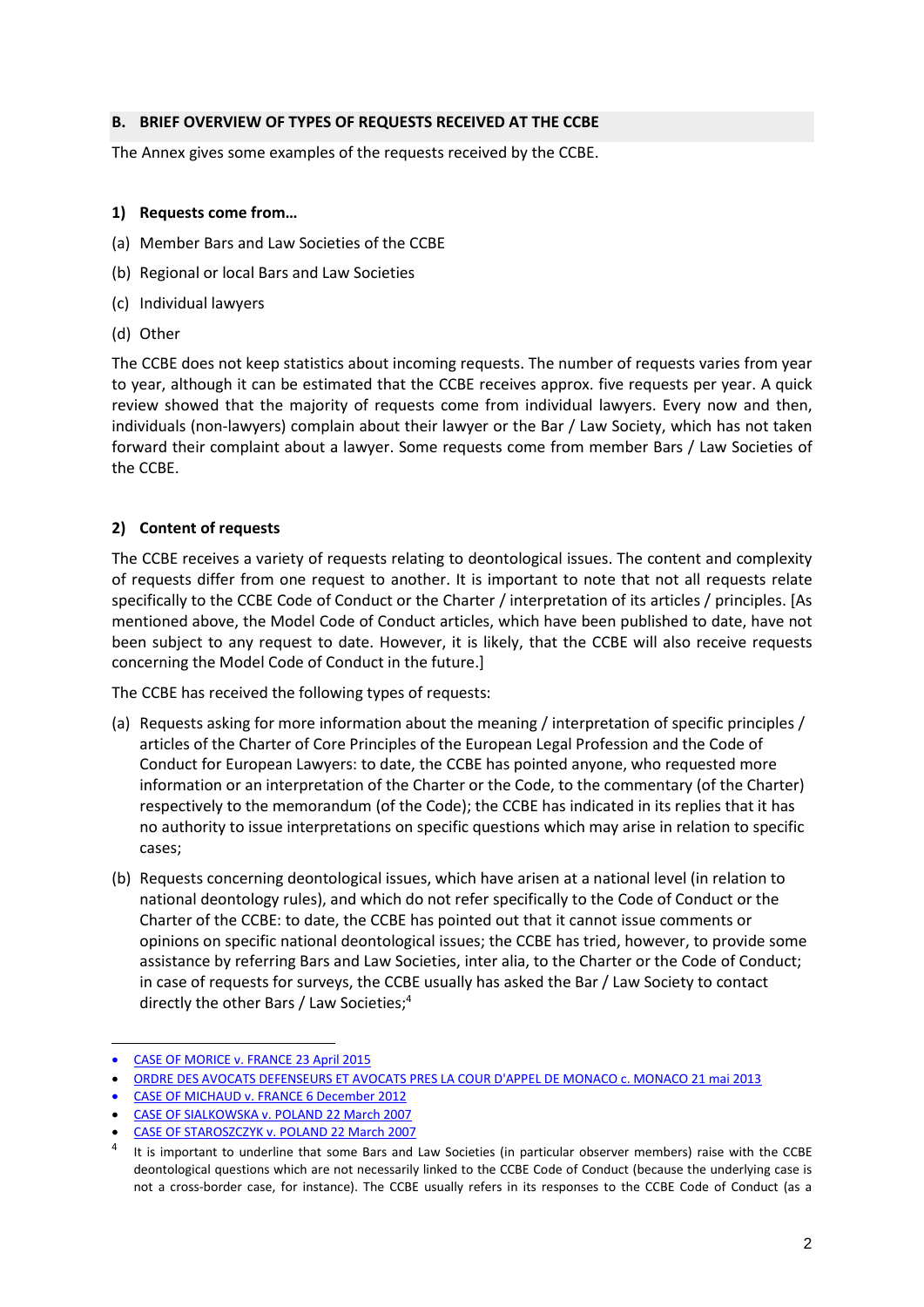- (c) Requests from members as to whether their (proposed) rules of conduct are in line with the CCBE Code of Conduct for European Lawyers: these requests are less frequent; they are usually handled by the chair(s) of the Deontology committee; occasionally, these requests might be put with the Deontology committee for discussion;<sup>5</sup>
- (d) Requests about the status of the CCBE Code of Conduct for European Lawyers at a national level: these requests do not raise any particular issue; the Secretariat has gathered over the years information about the status of the CCBE Code of Conduct at a national level; the information is publicly available on the CCBE [website;](http://www.ccbe.eu/fileadmin/speciality_distribution/public/documents/DEONTOLOGY/DEON_CoC/EN_DEON_20131204_Status_of_the_CCBE_Code_of_Conduct_at_a_national_level.pdf) anyone requesting information about the status of the Code will be referred to the online table;<sup>6</sup>
- (e) Complaints about lawyers or Bars / Law Societies which did not process complaints: in the case of individuals (who complain about their lawyer or a Bar / Law Society), the CCBE Secretariat usually answers by clarifying the role of the CCBE, and pointing out that the CCBE has no regulatory or disciplinary powers over individual lawyers, and that it has also no authority over national Bars and Law Societies; the CCBE normally offers to forward complaints to the national Bars and Law Societies to receive their views / transmit any views that it receives to the complainant, to try to satisfy the complainant's rights of petition when he / she feels defenseless.

Note: Requests concerning c) and d) above do not raise any particular issue and are not for discussion or decision in this paper.

#### **3) Processing of requests**

-

There is no specific, formal procedure in place as to how to deal with such requests. Traditionally, every request which arrives at the CCBE Secretariat will be analysed by the Secretariat, in coordination with the chair(s) of the Deontology Committee and, if necessary, the chair(s) of other specialist committees. [Requests from PECO country members, for instance, are also sent to the chairs of the PECO committee for their views.] Some questions might be put to the Deontology committee if considered useful or necessary. (The questions of the Armenian Chamber of Advocates of July 2016, for instance, were put to the Deontology Committee.)

reference document), even if the member Bar did not refer to the CCBE Code / raise a question about the CCBE Code (see, for example, the CCBE reply to the Armenian Bar of September 2017). Such requests are typically handled by the Deontology committee chair(s) and the secretariat. The CCBE replies are usually very general. They are not public and the CCBE always points out that it does not provide any legal / formal advice or issues opinions.

<sup>&</sup>lt;sup>5</sup> These requests arise as and when the CCBE Code of Conduct for European Lawyers is being implemented at a national level. [Note: Contrary to the CCBE Code of Conduct for European Lawyers, the Charter and the Model Code of Conduct do not need to be implemented at a national level. The CCBE Charter is not conceived as a Code. The Model Code of Conduct articles are to be used as a source of inspiration.]

<sup>&</sup>lt;sup>6</sup> The secretariat has started updating the table, which is available on the CCBE website. The update has shown that several countries have not been able to (fully) implement the Code to date (for various reasons). This has triggered the Deontology committee to start reviewing the Code of Conduct. The work on the review has been suspended due to the ongoing works on the Model Code of Conduct which will also need to be considered when reviewing the cross-border Code.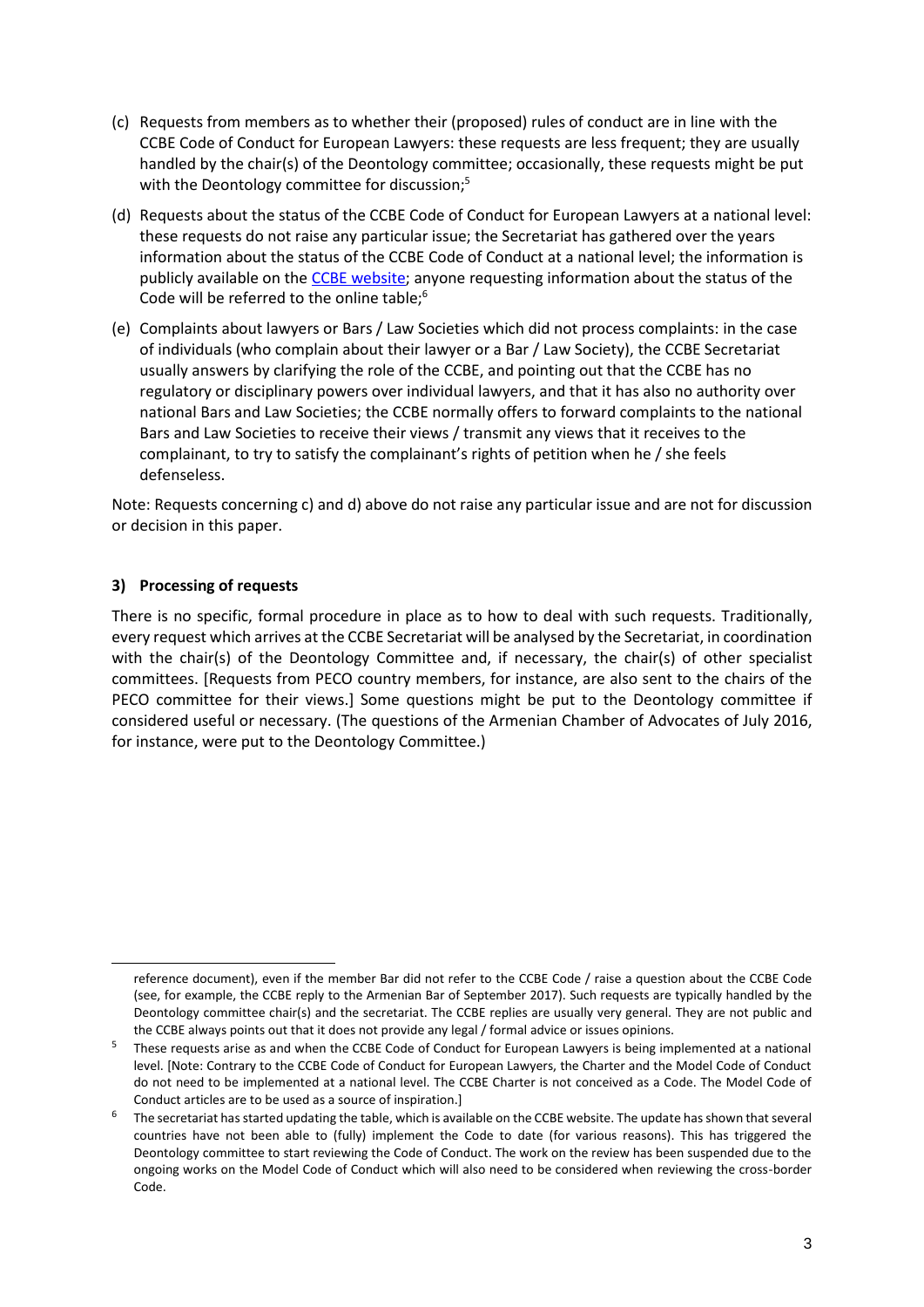#### **C. PROPOSED HANDLING OF REQUESTS**

At the meeting on 14 September 2017, the members of the Deontology Committee had a discussion about this matter and overall agreed that the CCBE should assist its member Bars and Law Societies (but not individual lawyers) if questions of interpretation of the Code of Conduct come up at a national level. The committee considered the matter again at its meeting on 19 October 2017 where members examined the different types of requests which the CCBE receives and its handling (see point B. above). After this document was circulated to heads of delegations for comments, clarification was requested on certain aspects. On 19 January 2018, the committee discussed the issues raised.

The Deontology committee concluded as follows:

# **1) Which requests should the CCBE deal with?**

#### (a) Depending on where the request comes from.

The committee decided that the CCBE should only deal with requests from its member Bars and Law Societies and Bars and Law Societies who are bound by the CCBE Code. This means that regional Bars / Law Societies would need to put forward their requests through their national Bar / Law Society. Individual lawyers and any other person would need to address their requests to the relevant Bar / Law Society at regional / national level. The national Bar / Law Society could decide to raise a matter at CCBE level.

If someone claims, for instance, that a request or complaint was not dealt with at a national level (by the national Bar / Law Society), then the CCBE could step in by simply forwarding the request / complaint to the national Bar / Law Society (inviting them to comment) and transmitting the Bar/ Law Society reply to the complainant (as outlined in B. 3)).

# (b) Depending on the issues raised in the request.

1

The committee agreed that the CCBE should deal with requests of interpretation, which relate to the Charter of Core Principles of the European Legal Profession (Deontology committee), Code of Conduct for European Lawyers (Deontology committee) or Model Code of Conduct (Model Code of Conduct committee).

Requests which raise deontological issues, which are not specifically linked to the CCBE Charter, Code of Conduct or Model Code, should be handled as before i.e. the request is received by the CCBE Secretariat who will pass the request onto the Presidency, and the Presidency will decide if the issue is significant or if the request should be refused. If the question is deemed to be significant, it will be sent to the Chair of the relevant committee. Here, the Chair will decide whether a rapporteur should be appointed to draft a response. However, the Chair should have the option to refuse a request. If the question includes an issue relating to both the CCBE Code and the domestic codes, it is up to the Chair to answer or to refuse.<sup>7</sup> The CCBE will try to provide some assistance by referring Bars and Law Societies, inter alia, to the Charter, the Code of Conduct and now also the Model Code of Conduct articles; it will invite delegations, who wish to carry out surveys in relation to specific domestic deontological issues / rules, to circulate their questions to all delegations; the CCBE will make the national surveys available on the CCBE Extranet (in the section 'Questionnaires from our members')<sup>8</sup>.

<sup>7</sup> The chair should be allowed to refuse to answer the request, even after accepting this particular type of request, which is not specifically linked to the CCBE Charter, Code of Conduct or Model Code.

Link to questionnaires from members: [http://www.ccbe.eu/my-ccbe/home/questionnaires-from-our-members.](http://www.ccbe.eu/my-ccbe/home/questionnaires-from-our-members)